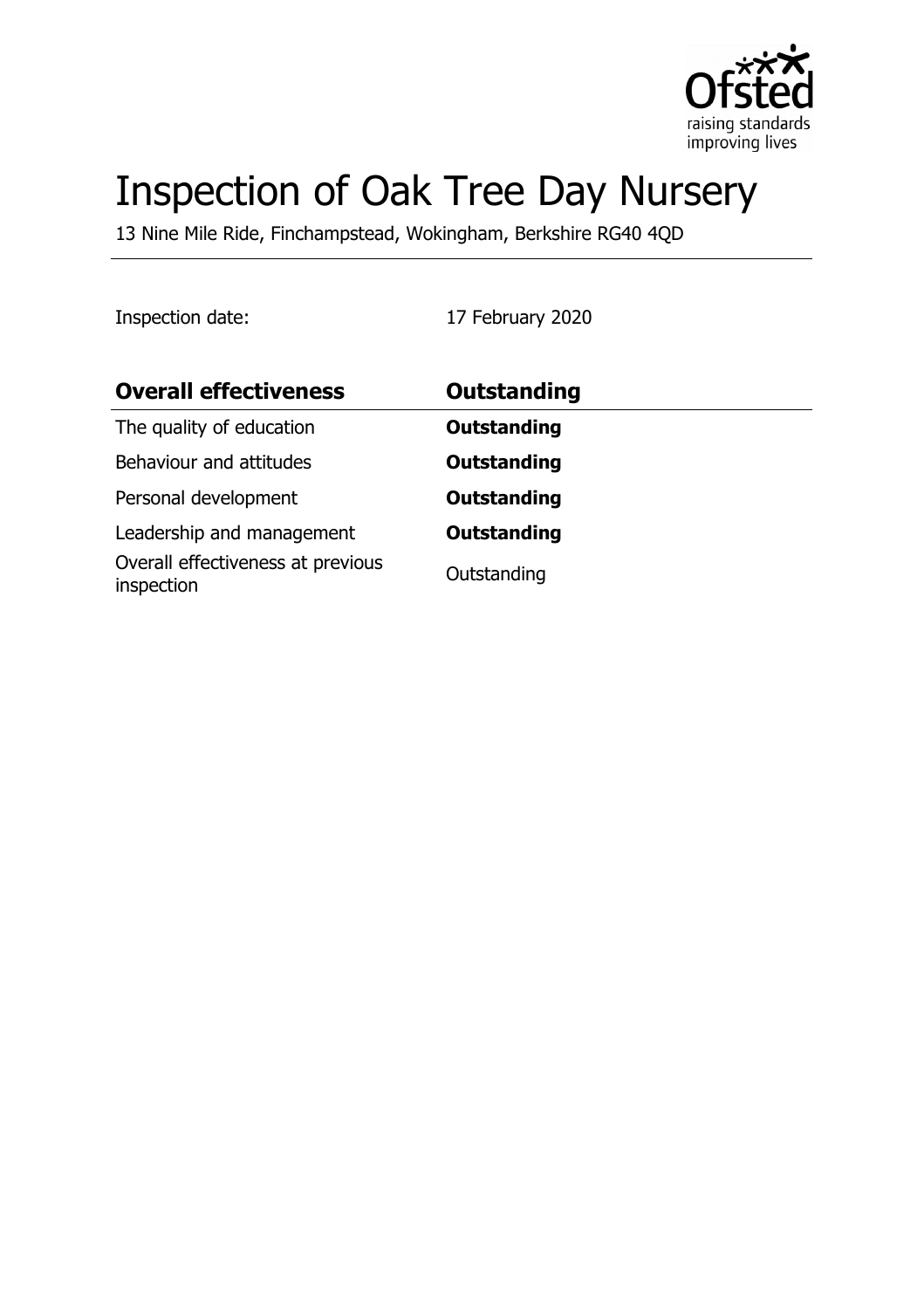

## **What is it like to attend this early years setting?**

#### **The provision is outstanding**

The dedicated leaders use their significant knowledge and experience to create an inspirational and welcoming environment where all children flourish. Highly impressive individual settling-in arrangements ensure that staff gain an understanding of the unique needs of each child. This supports children's emotional development extremely well and helps them to build secure attachments with a key person. Children are happy, settled and keen to acquire new knowledge and skills. They are exceptionally confident learners who play an active role in leading their own play and making decisions. Children of all ages explore their environment with confidence and ease, and show exceptionally high levels of self-assurance and emotional well-being.

Children thrive in the setting and behaviour is exemplary. The highly skilled staff are superb role models. They use their extensive knowledge of each child accurately when employing a range of strategies that help children to manage their feelings and regulate their own behaviour. Children of all ages demonstrate kindness and respect and understand how their behaviour impacts on others.

Children benefit from a range of stimulating experiences that fire their imaginations and help motivate them to explore, investigate and experiment. This is demonstrated when they use tools, such as spanners, to remove the wheels and chain from a bicycle and examine how a bicycle moves.

#### **What does the early years setting do well and what does it need to do better?**

- $\blacksquare$  Staff share consistently high expectations for every child and focus very well on helping to support children's development across all areas of the curriculum. They are exceptionally committed to their roles and meticulously evaluate and recognise children's learning needs. They plan a rich and varied selection of well-organised activities that deeply engage and focus children for long periods.
- $\blacksquare$  Highly effective partnerships with parents, and other professionals involved in children's care, help staff to support children with special educational needs and/ or disabilities extremely well. Staff regularly liaise with professionals and parents to seek advice, review children's progress and set them challenging targets.
- $\blacksquare$  Performance management, training and support for staff are highly effective. Self-evaluation tools and improvement plans are exhaustive. Parents positively share their views using questionnaires and personal consultations.
- $\blacksquare$  Children are inquisitive and ask interesting questions to find things out. For example, they observe that the nursery tarantula has shed its skin and question why this has happened. Staff explain that as spiders grow, they develop a new skin. Children share their own thoughts and identify that they do not lose their skin. Therefore, staff explain to them that humans do, but this is much more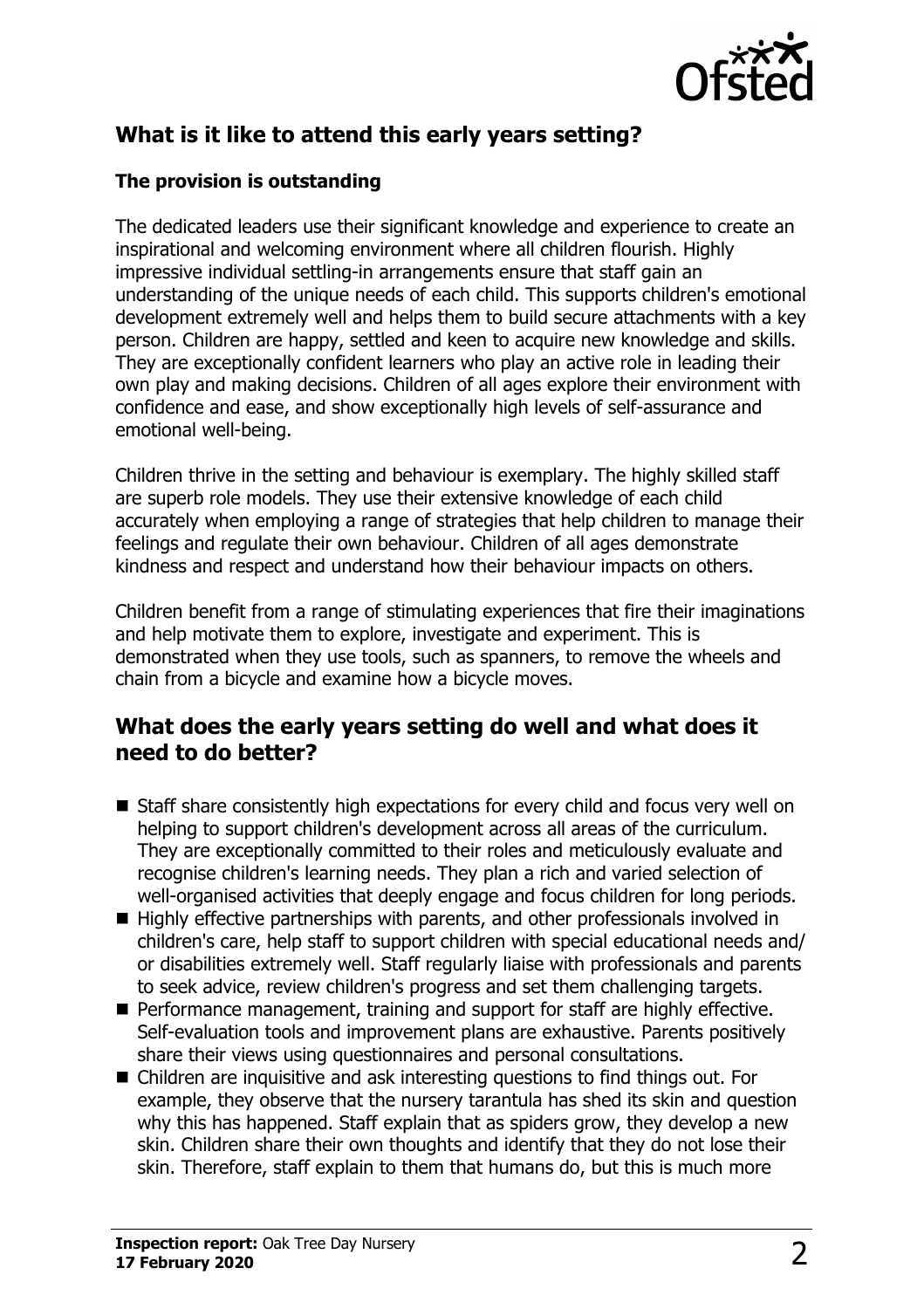

gradual.

- Staff's excellent teaching highly motivates children to remain involved, focused and engaged in activities. They place a comprehensive emphasis on mathematics to enhance children's use of numbers and measurement. Babies and toddlers become fully immersed in listening to songs involving numbers and join in with enthusiasm. Staff provide older children with wide-ranging experiences based on children's interests. For instance, when children find worms in the garden, staff encourage them to count how many they have collected, and children use a ruler to measure the various lengths of the worms.
- $\blacksquare$  Children are very keen to explore and investigate their surroundings and show tremendous interest in the environment. For example, they watch a windmill and identify that the vanes spin around when the wind blows, and stop when there is no wind.
- $\blacksquare$  Staff use wonderful ways to teach children about diversity. They embrace children's natural curiosity when children talk about differences in skin colour and extend this further in an age-appropriate way. For instance, children look at different-shaped carrots and staff explain to them that, although they look different, they are still carrots. These positive experiences help children to identify and celebrate similarities and differences.
- Staff are highly successful in helping children to develop an understanding of how they can contribute to protecting the planet. For example, they use food waste to create compost and use this to grow their own fruits and vegetables. These positive experiences support children to develop a comprehensive awareness of growth, where their food comes from, and the importance of protecting their environment.

## **Safeguarding**

The arrangements for safeguarding are effective.

Leaders and staff have an extensive knowledge of child protection issues, including wider safeguarding concerns such as the 'Prevent' duty and how to keep children safe online. They confidently identify the signs and symptoms which may indicate that a child is at risk of harm. Leaders are extremely vigilant and know precisely what to do if they have any concerns about a child's welfare. They ensure that staff complete extensive training to refresh their safeguarding knowledge regularly. Regular risk assessments of the environment ensure that any potential hazards are identified and quickly eliminated. The provider implements safer recruitment procedures to ensure that all staff and students are suitable to work with children.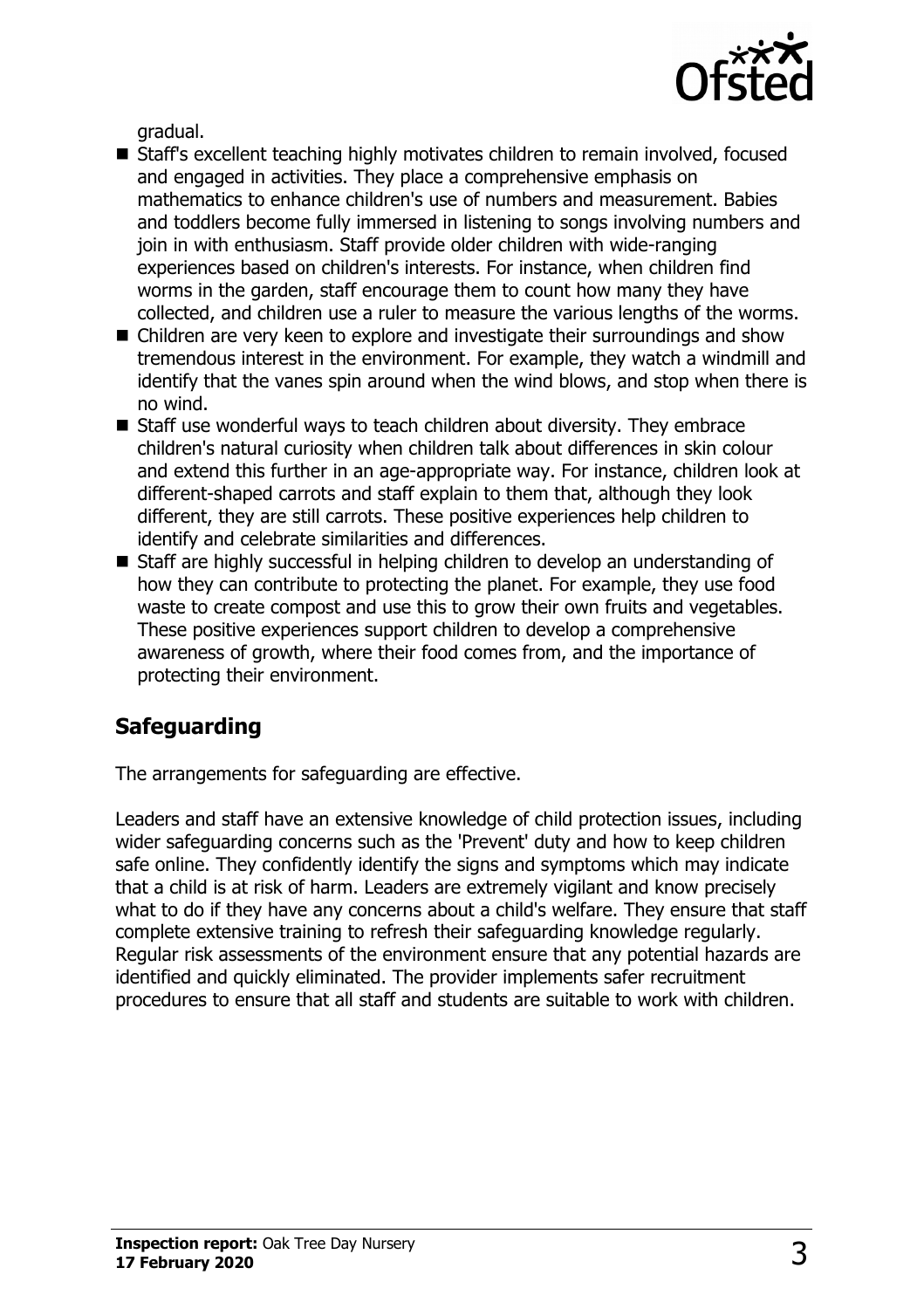

| <b>Setting details</b>                       |                                                                                      |
|----------------------------------------------|--------------------------------------------------------------------------------------|
| Unique reference number                      | EY235391                                                                             |
| <b>Local authority</b>                       | Wokingham                                                                            |
| <b>Inspection number</b>                     | 10108538                                                                             |
| <b>Type of provision</b>                     | Childcare on non-domestic premises                                                   |
| <b>Registers</b>                             | Early Years Register, Compulsory Childcare<br>Register, Voluntary Childcare Register |
| Day care type                                | Full day care                                                                        |
| Age range of children                        | $0$ to 4                                                                             |
| <b>Total number of places</b>                | 71                                                                                   |
| Number of children on roll                   | 89                                                                                   |
| Name of registered person                    | Childbase Partnership Limited                                                        |
| Registered person unique<br>reference number | RP900830                                                                             |
| Telephone number                             | 0118 9733231                                                                         |
| Date of previous inspection                  | 18 April 2013                                                                        |

### **Information about this early years setting**

Oak Tree Day Nursery registered in 2002. The nursery is open from 7.30am to 6.30pm each weekday, with the exception of public and bank holidays. In total, there are 35 staff working full and part time with the children. Of these, 18 have appropriate childcare qualifications at level 3, three hold a level 6 qualification, one a level 5, one a level 4, and one member of staff has early years professional status. The setting receives funding to provide free early education for children aged two, three and four years.

## **Information about this inspection**

**Inspector** Ingrid Howell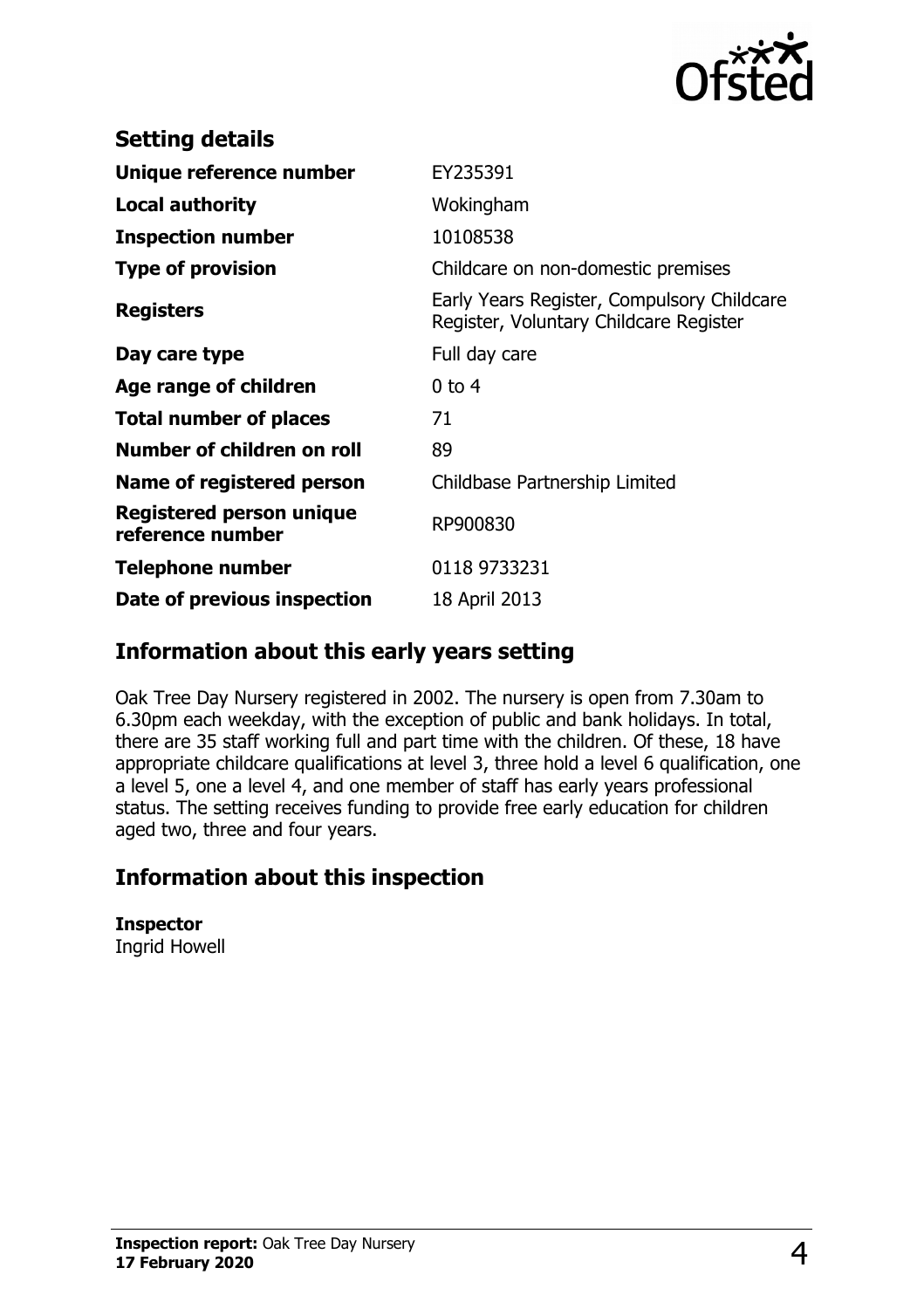

#### **Inspection activities**

- $\blacksquare$  The inspector completed a tour of the premises with the manager. They talked about how the provider organises the nursery and the play and learning experiences provided for children.
- $\blacksquare$  The inspector observed the quality of the interactions between staff and children and assessed the impact this has on children's learning.
- $\blacksquare$  The inspector discussed with the manager how staff update their skills and how the team evaluates the quality of the provision.
- $\blacksquare$  The inspector spoke with staff and children during the inspection. She held a meeting with the manager and reviewed a sample of documents, including evidence of paediatric first-aid training.
- $\blacksquare$  The inspector spoke to parents during the inspection and took account of their views.

We carried out this inspection under sections 49 and 50 of the Childcare Act 2006 on the quality and standards of provision that is registered on the Early Years Register. The registered person must ensure that this provision complies with the statutory framework for children's learning, development and care, known as the early years foundation stage.

If you are not happy with the inspection or the report, you can [complain to Ofsted.](http://www.gov.uk/complain-ofsted-report)